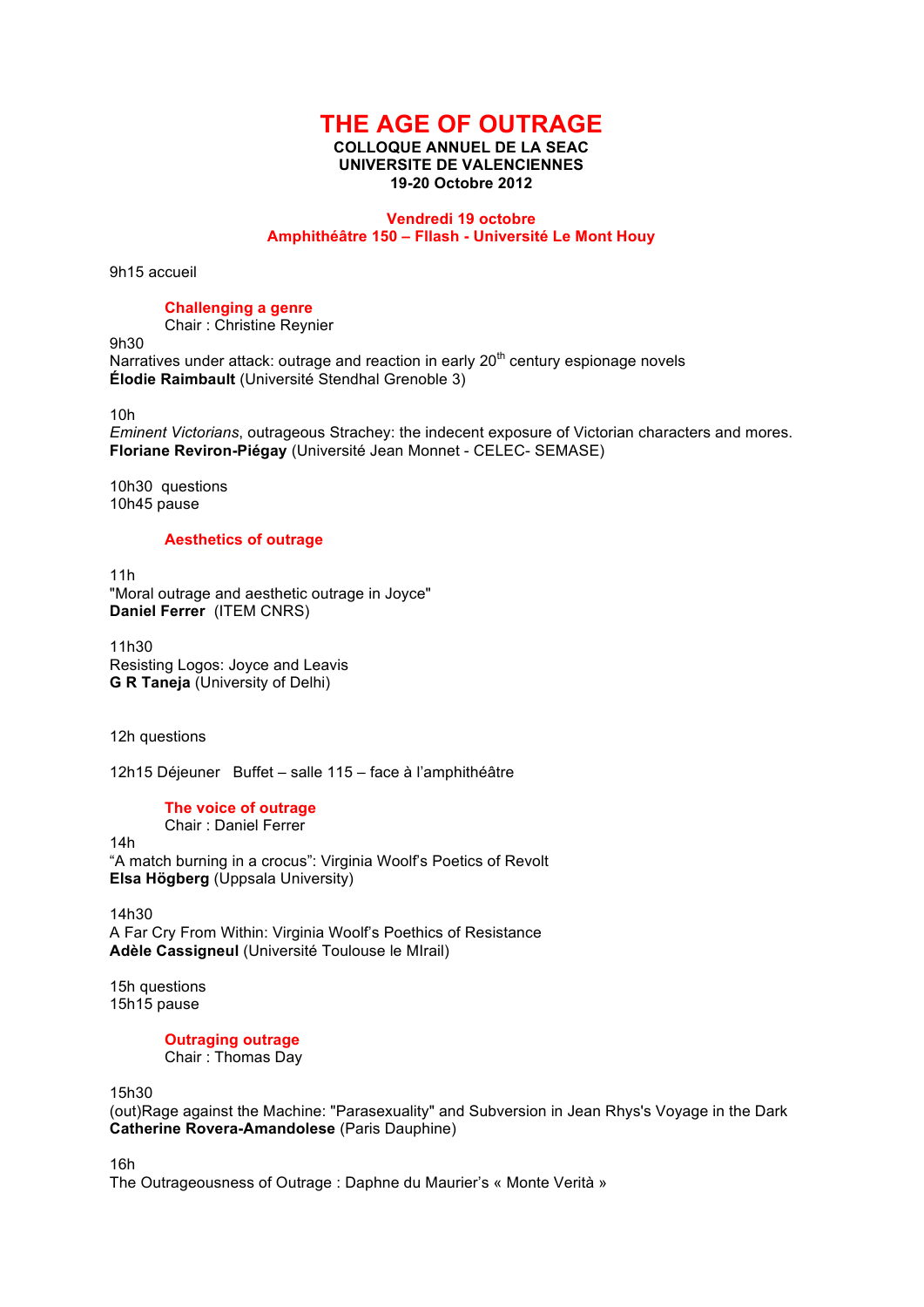**Christine Reynier** (Université Montpellier III-EMMA)

16h30 Evelyn Waugh's artistic outcry in *Love Among the Ruins* of a godless world **Julie Morère** (Université de Nantes)

17h questions

Repas

#### **Samedi 20 octobre Musée des Beaux-Arts de Valenciennes - Auditorium**

10h accueil – café

#### **Poetics of indignation**

Chair : Catherine Pesso-Micquel 10h15 (Dis/)Figuring Rebellion: Wilfred Owen and the Legacy of Outrage **Catherine Lanone** (Université Paris 3)

10h45 The Age of Outrage abstract: *Sean Bonney's militant poetics* **David Nowell-Smith** (Paris Diderot, France – Cambridge, UK)

11h15 Savage indignation and petty resentment in the later work of Geoffrey Hill **Thomas Day** (University of Central Lancashire, UK)

11h45 questions

12h déjeuner

# **Scandal & rebellion**

Chair : Catherine Bernard

14h

"Literature's 'fearless daring': Outrage and Outrageousness in Salman Rushdie's Essays and Fiction." **Catherine Pesso Miquel** (Université Lyon 2)

14h30 Outrageous Britain, *Granta* and the rebellion against the English novel **Cécile Beaufils** (Université Paris 7).

15h Amis Martin Amis and « The Nature of the Offence » : the expression of outrage and the experience of scandal

**Diane Leblond** (Université Paris Diderot)

15h30 questions 15h45 pause

**Sexual/textual outrage**

16h

Alan Hollinghurst/Ronald Firbank - Camp filiation as an aesthetics of outrage. **Georges Letissier** (Université de Nantes)